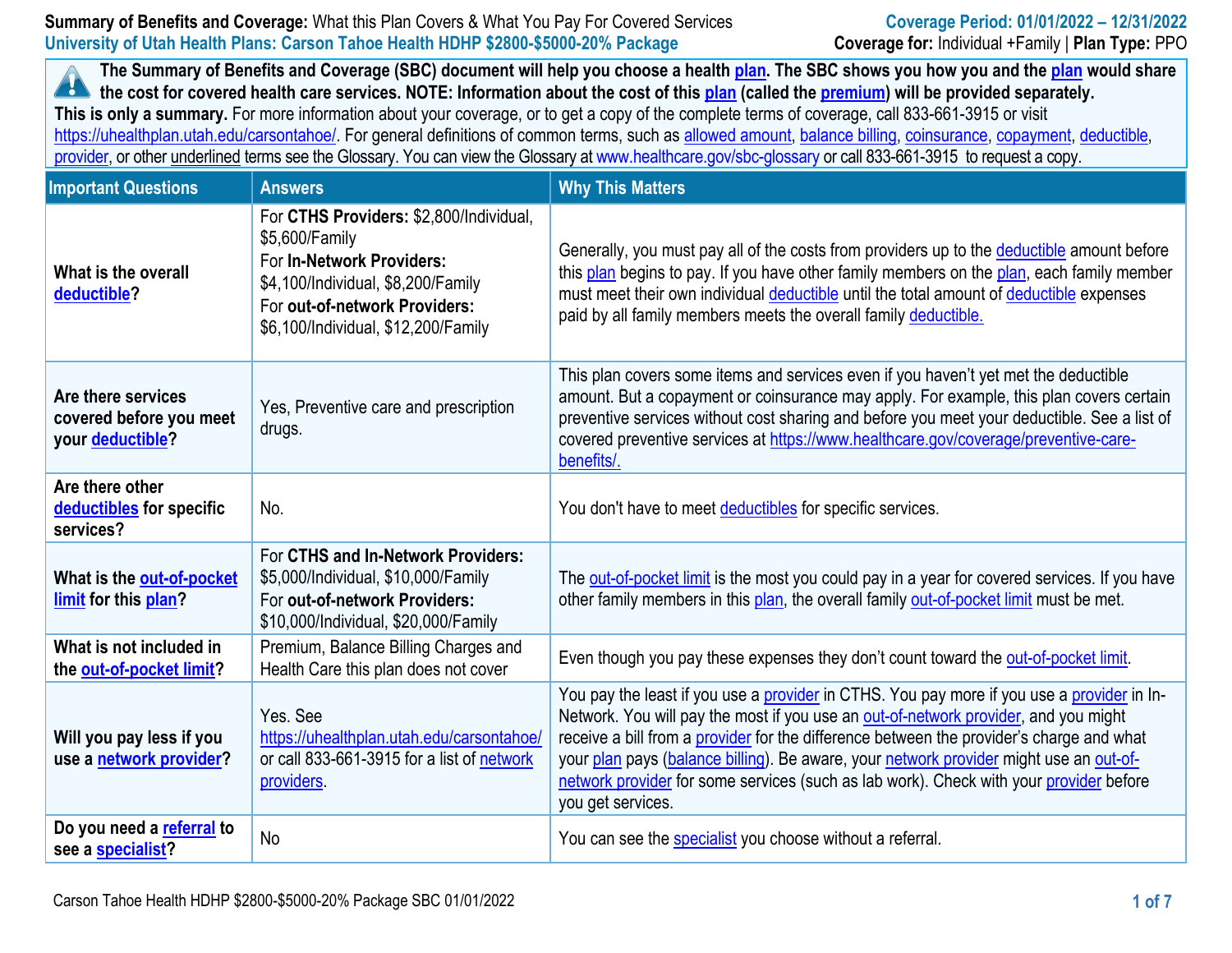

All **[copayment](https://www.healthcare.gov/sbc-glossary/#copayment)** and **[coinsurance](https://www.healthcare.gov/sbc-glossary/#coinsurance)** costs shown in this chart are after your **[deductible](https://www.healthcare.gov/sbc-glossary/#deductible)** has been met, if a **[deductible](https://www.healthcare.gov/sbc-glossary/#deductible)** applies.

| <b>Common</b>                                                                                                                                                                                     |                                                                              |                                                                 | Limitations, Exceptions, &                                      |                                                                 |                                                                                                                                                                                                                                          |  |
|---------------------------------------------------------------------------------------------------------------------------------------------------------------------------------------------------|------------------------------------------------------------------------------|-----------------------------------------------------------------|-----------------------------------------------------------------|-----------------------------------------------------------------|------------------------------------------------------------------------------------------------------------------------------------------------------------------------------------------------------------------------------------------|--|
| <b>Medical Event</b>                                                                                                                                                                              | <b>Services You May Need</b>                                                 | <b>CTHS</b><br>(You will pay the<br>least)                      | <b>In-Network</b><br>(You will pay the<br>least)                | <b>Out-of-Network</b><br>(You will pay the<br>most)             | <b>Other Important</b><br><b>Information</b>                                                                                                                                                                                             |  |
|                                                                                                                                                                                                   | Primary care visit to treat an<br>injury or illness                          | 20% coinsurance                                                 | 30% coinsurance                                                 | 50% coinsurance                                                 | None.                                                                                                                                                                                                                                    |  |
| If you visit a health care<br>provider's office or<br>clinic                                                                                                                                      | <b>Specialist visit</b>                                                      | 20% coinsurance                                                 | 30% coinsurance                                                 | 50% coinsurance                                                 | None                                                                                                                                                                                                                                     |  |
|                                                                                                                                                                                                   | <b>Preventive</b><br>care/screening/immunization                             | No Charge                                                       | No Charge                                                       | 50% coinsurance                                                 | Frequency limitations apply.<br>Deductible does not apply.<br>You may have to pay for<br>services that aren't<br>preventive. Ask your provider<br>if the services you need are<br>preventive. Then check what<br>your plan will pay for. |  |
| If you have a test                                                                                                                                                                                | Diagnostic test (x-ray, blood<br>work)                                       | 20% coinsurance                                                 | 30% coinsurance                                                 | 50% coinsurance                                                 | Preauthorization may be<br>required for certain services<br>or benefits may be denied.                                                                                                                                                   |  |
|                                                                                                                                                                                                   | Imaging (CT/PET scans,<br>MRI <sub>s</sub> )                                 | 20% coinsurance                                                 | 30% coinsurance                                                 | 50% coinsurance                                                 |                                                                                                                                                                                                                                          |  |
| If you need drugs to<br>treat your illness or<br>condition<br>More information about<br>prescription drug<br>coverage is available at<br>https://uhealthplan.utah.ed<br>u/individual/pharmacy.php | <b>Tier 1(Preferred Generic</b><br>drugs)                                    | Retail: 20%<br>coinsurance<br>Mail Order: 20%<br>coinsurance    | Retail: 20%<br>coinsurance<br>Mail Order: 20%<br>coinsurance    | <b>Retail: Not covered</b><br><b>Mail Order: Not</b><br>covered |                                                                                                                                                                                                                                          |  |
|                                                                                                                                                                                                   | Tier 2 (Non-Preferred<br><b>Generic and Preferred</b><br><b>Brand Drugs)</b> | Retail: 20%<br>coinsurance<br>Mail Order: 20%<br>coinsurance    | Retail: 20%<br>coinsurance<br>Mail Order: 20%<br>coinsurance    | <b>Retail: Not covered</b><br><b>Mail Order: Not</b><br>covered | Retail up to a 30 day supply,<br>Mail Order up to a 90 day<br>supply. Quantity Limits, Step                                                                                                                                              |  |
|                                                                                                                                                                                                   | Tier 3 (Non-Preferred Brand<br>Drugs)                                        | Retail: 20%<br>coinsurance<br><b>Mail Order: Not</b><br>covered | Retail: 20%<br>coinsurance<br><b>Mail Order: Not</b><br>covered | <b>Retail: Not covered</b><br><b>Mail Order: Not</b><br>covered | Therapy, and Prior<br>Authorization may apply.<br>Refer to the drug formulary<br>for detailed information.                                                                                                                               |  |
|                                                                                                                                                                                                   | Tier 4 (Specialty drugs)                                                     | Retail: 20%<br>coinsurance<br><b>Mail Order: Not</b><br>covered | Retail: 20%<br>coinsurance<br><b>Mail Order: Not</b><br>covered | <b>Retail: Not covered</b><br><b>Mail Order: Not</b><br>covered |                                                                                                                                                                                                                                          |  |

\* For more information about limitations and exceptions, see the plan or policy document at [https://uhealthplan.utah.edu/carsontahoe/](http://www.https/uhealthplan.utah.edu/carsontahoe/) **2 of 7**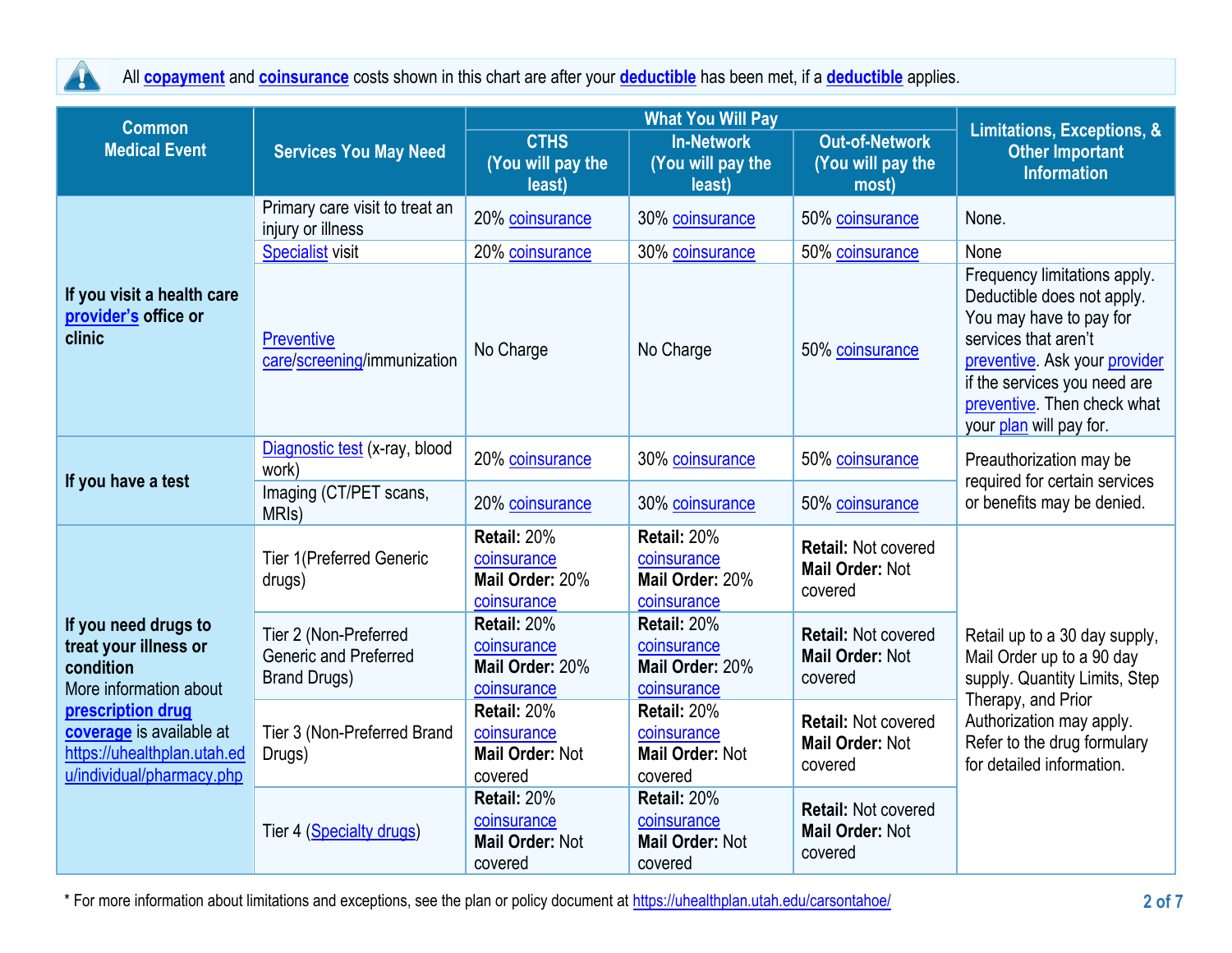| <b>Common</b>                                                                      |                                                   |                                                                                       | <b>What You Will Pay</b>                                                         |                                                                                  | <b>Limitations, Exceptions, &amp;</b>                                                                                                                                                 |
|------------------------------------------------------------------------------------|---------------------------------------------------|---------------------------------------------------------------------------------------|----------------------------------------------------------------------------------|----------------------------------------------------------------------------------|---------------------------------------------------------------------------------------------------------------------------------------------------------------------------------------|
| <b>Medical Event</b>                                                               | <b>Services You May Need</b>                      | <b>CTHS</b><br>(You will pay the<br>least)                                            | <b>In-Network</b><br>(You will pay the<br>least)                                 | <b>Out-of-Network</b><br>(You will pay the<br>most)                              | <b>Other Important</b><br><b>Information</b>                                                                                                                                          |
| If you have outpatient                                                             | Facility fee (e.g., ambulatory<br>surgery center) | 20% coinsurance                                                                       | 30% coinsurance                                                                  | 50% coinsurance                                                                  | Benefits may be denied for<br>failure to obtain                                                                                                                                       |
| surgery                                                                            | Physician/surgeon fees                            | 20% coinsurance                                                                       | 30% coinsurance                                                                  | 50% coinsurance                                                                  | preauthorization for certain<br>services.                                                                                                                                             |
| If you need immediate<br>medical attention                                         | <b>Emergency room care</b>                        | 20% coinsurance                                                                       | 30% coinsurance                                                                  | 30% coinsurance                                                                  | <b>Copayment</b> is waived if<br>admitted directly to a hospital<br>or facility on an inpatient<br>basis. Emergency room<br>services apply to network<br>provider benefits.           |
|                                                                                    | <b>Emergency medical</b><br>transportation        | Ambulance -<br><b>Ground: Not</b><br>applicable<br>Ambulance - Air:<br>Not applicable | Ambulance -<br>Ground: 30%<br>coinsurance<br>Ambulance - Air:<br>30% coinsurance | Ambulance -<br>Ground: 30%<br>coinsurance<br>Ambulance - Air:<br>30% coinsurance | Non-emergency use is not<br>covered.                                                                                                                                                  |
|                                                                                    | <b>Urgent care</b>                                | 20% coinsurance                                                                       | 30% coinsurance                                                                  | 50% coinsurance                                                                  | None.                                                                                                                                                                                 |
| If you have a hospital<br>stay                                                     | Facility fee (e.g., hospital<br>room)             | 20% coinsurance                                                                       | 30% coinsurance                                                                  | 50% coinsurance                                                                  | Preauthorization may be<br>required for certain services                                                                                                                              |
|                                                                                    | Physician/surgeon fees                            | 20% coinsurance                                                                       | 30% coinsurance                                                                  | 50% coinsurance                                                                  | or benefits may be denied.                                                                                                                                                            |
| If you need mental<br>health, behavioral<br>health, or substance<br>abuse services | <b>Outpatient services</b>                        | Office: 20%<br>coinsurance<br><b>Other: 20%</b><br>coinsurance                        | Office: 30%<br>coinsurance<br><b>Other: 30%</b><br>coinsurance                   | Office: 50%<br>coinsurance<br><b>Other: 50%</b><br>coinsurance                   | Preauthorization may be<br>required for certain services<br>or benefits may be denied.<br>Additional limitations and                                                                  |
|                                                                                    | Inpatient services                                | 20% coinsurance                                                                       | 30% coinsurance                                                                  | 50% coinsurance                                                                  | exclusions apply.                                                                                                                                                                     |
|                                                                                    | Office visits                                     | 20% coinsurance                                                                       | 30% coinsurance                                                                  | 50% coinsurance                                                                  | Notify U Baby care team for                                                                                                                                                           |
| If you are pregnant                                                                | Childbirth/delivery<br>professional services      | 20% coinsurance                                                                       | 30% coinsurance                                                                  | 50% coinsurance                                                                  | care management services at<br>1-833-981-0214. Maternity                                                                                                                              |
|                                                                                    | Childbirth/delivery facility<br>services          | 20% coinsurance                                                                       | 30% coinsurance                                                                  | 50% coinsurance                                                                  | care may include tests and<br>services described elsewhere<br>in the SBC (i.e. ultrasound).<br>Preauthorization may be<br>required for certain services<br>or benefits may be denied. |

\* For more information about limitations and exceptions, see the plan or policy document at [https://uhealthplan.utah.edu/carsontahoe/](http://www.https/uhealthplan.utah.edu/carsontahoe/) **3 of 7**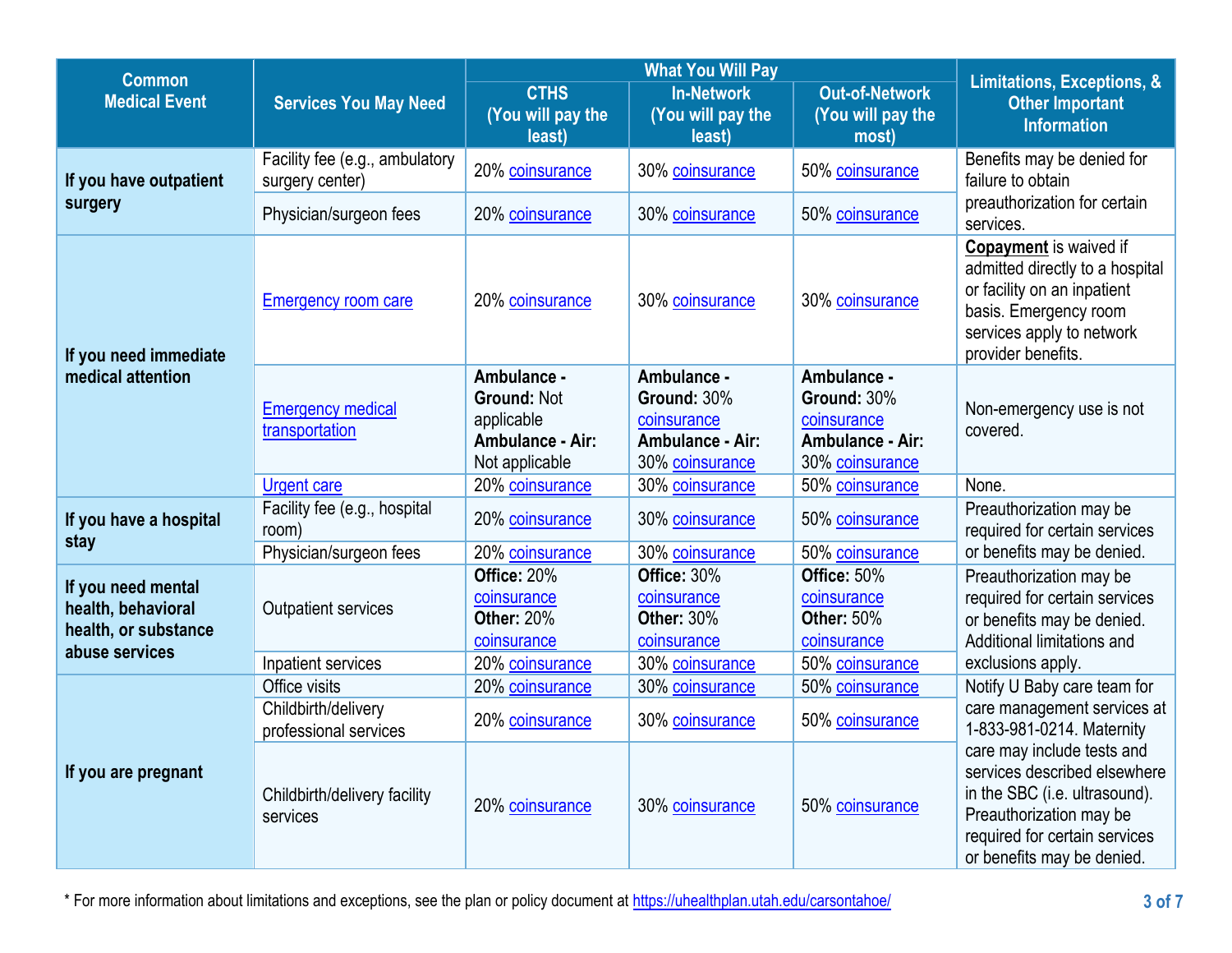| <b>Common</b>                                                        |                                |                                            |                                                  |                                                     |                                                                                                                                                                     |
|----------------------------------------------------------------------|--------------------------------|--------------------------------------------|--------------------------------------------------|-----------------------------------------------------|---------------------------------------------------------------------------------------------------------------------------------------------------------------------|
| <b>Medical Event</b>                                                 | <b>Services You May Need</b>   | <b>CTHS</b><br>(You will pay the<br>least) | <b>In-Network</b><br>(You will pay the<br>least) | <b>Out-of-Network</b><br>(You will pay the<br>most) | Limitations, Exceptions, &<br><b>Other Important</b><br><b>Information</b>                                                                                          |
|                                                                      | Home health care               | Not applicable                             | 30% coinsurance                                  | 50% coinsurance                                     | Limited to 60 Visits per<br>calendar year. Prior<br>authorization is required, or<br>services are not covered.                                                      |
|                                                                      | <b>Rehabilitation services</b> | 20% coinsurance                            | 30% coinsurance                                  | 50% coinsurance                                     | Limited to 30 Visits per                                                                                                                                            |
| If you need help<br>recovering or have other<br>special health needs | <b>Habilitation services</b>   | 20% coinsurance                            | 30% coinsurance                                  | 50% coinsurance                                     | calendar year each for<br>rehabilitation and habilitation<br>services. Benefits may be<br>denied for failure to obtain<br>preauthorization for certain<br>services. |
|                                                                      | Skilled nursing care           | Not applicable                             | 30% coinsurance                                  | 50% coinsurance                                     | SNF, Acute Rehab, and Long<br>Term Acute Care Limited to<br>120 Days per calendar year<br>combined. Preauthorization<br>may be required for certain<br>services.    |
|                                                                      | Durable medical equipment      | Not applicable                             | 30% coinsurance                                  | 50% coinsurance                                     | Prior authorization is required<br>for durable medical<br>equipment over \$5,000, or<br>services are not covered.                                                   |
|                                                                      | <b>Hospice services</b>        | 20% coinsurance                            | 30% coinsurance                                  | 50% coinsurance                                     | Prior authorization is required<br>or benefits may be denied.                                                                                                       |
|                                                                      | Children's eye exam            | Not covered                                | Not covered                                      | Not covered                                         | Not Applicable.                                                                                                                                                     |
| If your child needs<br>dental or eye care                            | Children's glasses             | Not covered                                | Not covered                                      | Not covered                                         | Not Applicable.                                                                                                                                                     |
|                                                                      | Children's dental check-up     | Not covered                                | Not covered                                      | Not covered                                         | Not Applicable.                                                                                                                                                     |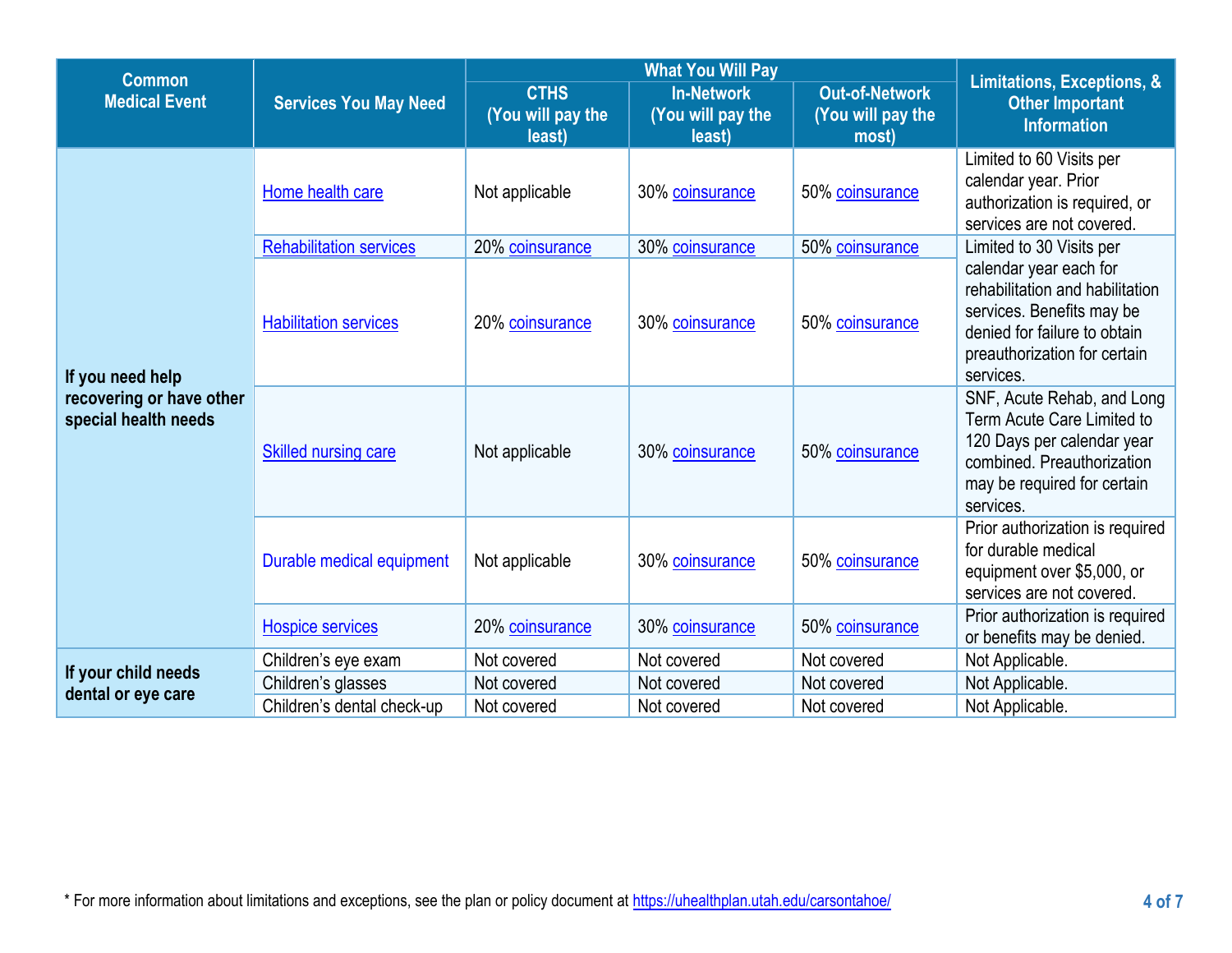# **Excluded Services & Other Covered Services:**

| Services Your Plan Generally Does NOT Cover (Check your policy or plan document for more information and a list of any other excluded services.) |                                                                         |                                     |  |  |
|--------------------------------------------------------------------------------------------------------------------------------------------------|-------------------------------------------------------------------------|-------------------------------------|--|--|
| • Dental Care                                                                                                                                    | • Long Term Care                                                        | $\bullet$ Routine eye               |  |  |
| • Hearing aids                                                                                                                                   | • Non-emergency care when traveling outside the U.S • Routine foot care |                                     |  |  |
| • Infertility Treatment                                                                                                                          | • Private Duty Nursing                                                  | • Weight loss programs              |  |  |
|                                                                                                                                                  |                                                                         |                                     |  |  |
| Other Covered Services (Limitations may apply to these services. This isn't a complete list. Please see your plan document.)                     |                                                                         |                                     |  |  |
| • Acupuncture                                                                                                                                    | • Bariatric Surgery                                                     | Temporomandibular Joint Dysfunction |  |  |
|                                                                                                                                                  | • Chiropractic Care                                                     | Treatment (TMJ)                     |  |  |

Your Rights to Continue Coverage: There are agencies that can help if you want to continue your coverage after it ends. The contact information for those agencies is: University of Utah Health Plans at 833-661-3915, your state insurance department, the U.S. Department of Labor's Employee Benefits Security Administration at 1-866-444-EBSA (3272) or http://www.dol.gov/ebsa/contactEBSA/consumerassistance.html. Other coverage options may be available to you too, including buying individual insurance coverage through the Health Insurance [Marketplace.](https://www.healthcare.gov/sbc-glossary/#marketplace) For more information about the [Marketplace,](https://www.healthcare.gov/sbc-glossary/#marketplace) visit [www.healthcare.gov](http://www.healthcare.gov/) or call 1-800-318-2596.

Your Grievance and Appeals Rights: There are agencies that can help if you have a complaint against your plan for a denial of a claim. This complaint is called a grievance or appeal. For more information about your rights, look at the explanation of benefits you will receive for that medical claim. Your plan documents also provide complete information to submit a claim, appeal, or a grievance for any reason to your plan.For more information about your rights, this notice, or assistance, contact: Customer Service at 833-661-3915. For additional information about your grievance and appeals rights, see your Member Materials..

# **Does this plan provide Minimum Essential Coverage? Yes**

Minimum Essential Coverage generally includes plans, health insurance, available through the Marketplace or other indivdiual market policies, Medicare, Medicaid, CHIP, TRICARE, and certain other coverage. If you are eligible for certain types of Minimum Essential Coverage, you may not be eligible for the premium tax credit.

### **Does this plan meet the Minimum Value Standards? Yes**

If your [plan](https://www.healthcare.gov/sbc-glossary/#plan) doesn't meet the [Minimum Value Standards,](https://www.healthcare.gov/sbc-glossary/#minimum-value-standard) you may be eligible for a [premium](https://www.healthcare.gov/sbc-glossary/#premium-tax-credits) tax credit to help you pay for a [plan](https://www.healthcare.gov/sbc-glossary/#plan) through the [Marketplace.](https://www.healthcare.gov/sbc-glossary/#marketplace)

# **Language Access Servicesss:**

Spanish: ATENCIÓN: si habla español, tiene a su disposición servicios gratuitos de asistencia lingüística. Llame al 833-661-3915 TTY: 1-800-346-4128.

Chinese: 注意: 如果您使用繁體中文, 您可以免費獲得語言援助服務。 請致電 833-661-3915 TTY: 1-800-346-4128.

Vietnamese: CHÚ Ý: Nếu bạn nói Tiếng Việt, có các dịch vụhỗtrọngôn ngữmiễn phí dành cho bạn. Gọi số833-661-3915 TTY: 1-800-346-4128.

# Korean: 주의 한국어를 사용하시는 경우, 언어지워 서비스를 무료로 이용하실 수 있습니다. 833-661-3915 TTY: 1-800-346-4128 번으로 전화해 주십시오.

Navajo: Dii baa ak0 n7n7zin: D77 saad bee y1n7[ti'go Diné Bizaad, saad bee 1k1'1n7da'1wo'd66', t'11 jiik'eh, 47 n1 h0l=, koj8' h0d77lnih 833-661-3915 TTY: 1- 800- 346-4128.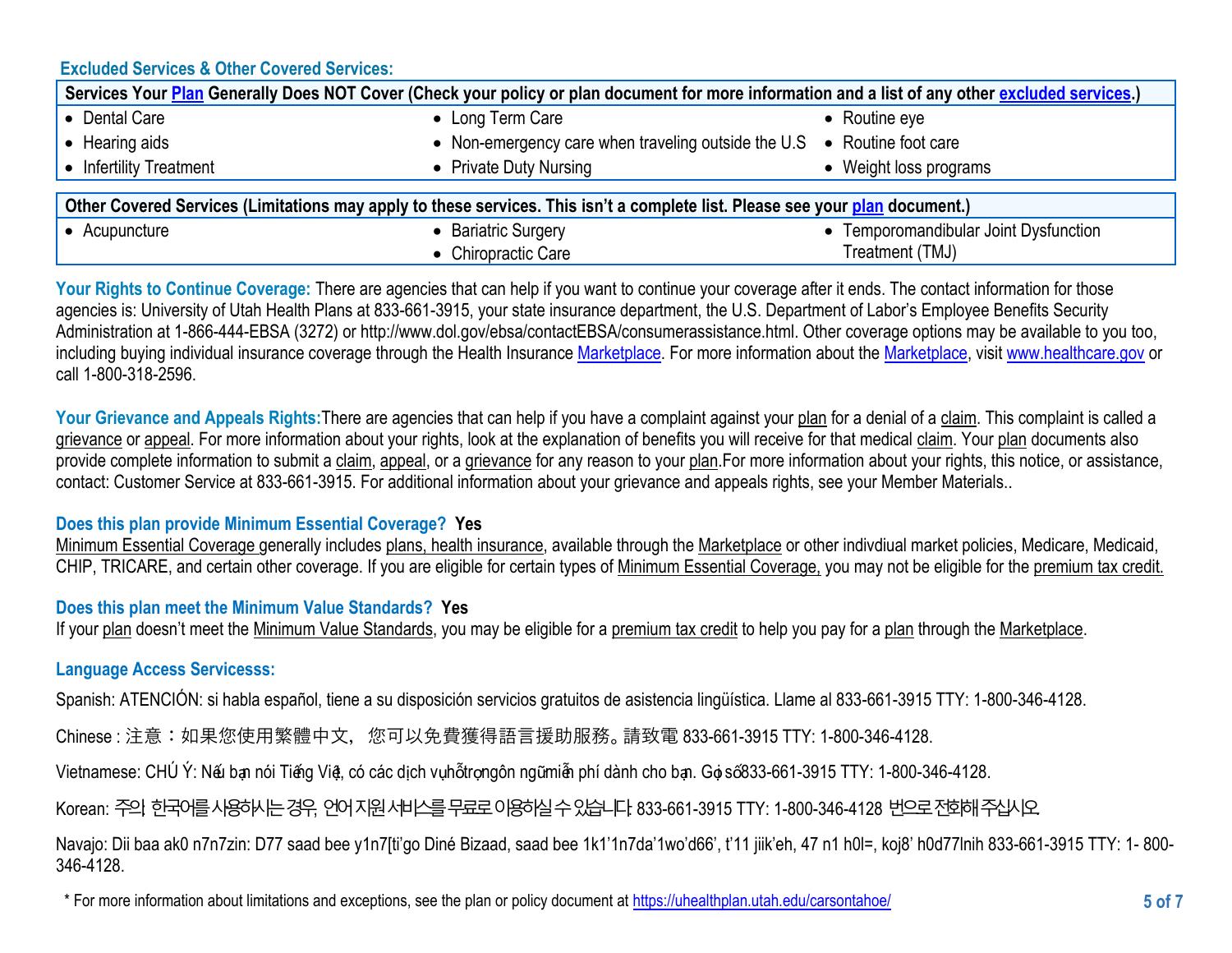Nepali: Nēpālī: Dhyāna: Yadi tapā'ī spēniśa bōlnuhuncha bhanē, tapā'īnsamga ni: Śulka bhā ā sahayōga sēvāharū chan. Kala garnuhōs 833-661-3915 TTY: 1-800- 346-4128.

Tongan: FAKATOKANGA'I: Kapau 'oku ke Lea-Fakatonga, ko e kau tokoni fakatonu lea 'oku nau fai atu ha tokoni ta'etotongi, pea teke lava 'o ma'u ia. Telefoni mai1 833-661-3915 TTY: 1-800-346-4128.

Serbo-Croation: OBAVJEŠTENJE: Ako govorite srpsko-hrvatski, usluge jezičke pomoći dostupne su vam besplatno. Nazovite 833-661-3915 TTY: 1-800-346- 4128.

Tagalog: PAUNAWA: Kung nagsasalita ka ng Tagalog, maaari kang gumamit ng mga serbisyo ng tulong sa wika nang walang bayad. Tumawag sa 833-661-3915 TTY: 1-800-346-4128.

German: ACHTUNG: Wenn Sie Deutsch sprechen, stehen Ihnen kostenlos sprachliche Hilfsdienstleistungen zur Verfügung. Rufnummer: 833-661-3915 TTY: 1- 800- 346-4128.

Russian: ВНИМАНИЕ: Если вы говорите на русском языке, то вам доступны бесплатные услуги перевода. Звоните 833-661-3915 (телетайп: 1-800-346- 4128).

Arabic: alearabiat: tanbih: 'iidha kunt tatahadath al'iisbaniat , faladik khadamat musaeadat lighawyat majaniat. 'atasil bialraqm 833-661-3915 TTY: 1-800-346-4128.

French: ATTENTION: Si vous parlez français, des services d'aide linguistique vous sont proposés gratuitement. Appelez le 833-661-3915 (ATS: 1-800-346- 4128).

Japanese: 注意事項:日本語を話される場合、無料の言語支援をご利用いただけます。833-661-3915 (TTY: 1-800-346-4128) まで、お電話にてご連絡くださ い。

––––––––––––––––––––––*To see examples of how this plan might cover costs for a sample medical situation, see the next section.–––––––––––*–––––––––––

PRA Disclosure Statement: According to the Paperwork Reduction Act of 1995, no persons are required to respond to a collection of information unless it displays a valid OMB control number. The valid OMB control number for collection is 0938-1146. The time required to complete this information collection is estimated 0.08 hours per response, including the time to review instructions, search existing data resources, gather the data needed, an information collected. If you have comments concerning the accuracy of the time estimates or suggestions for improving this form, please write to: CMS, 7500 Security Boulevard, Attn: PRA Reports Clearance Officer, Mail Sto Mayland 21244-1850